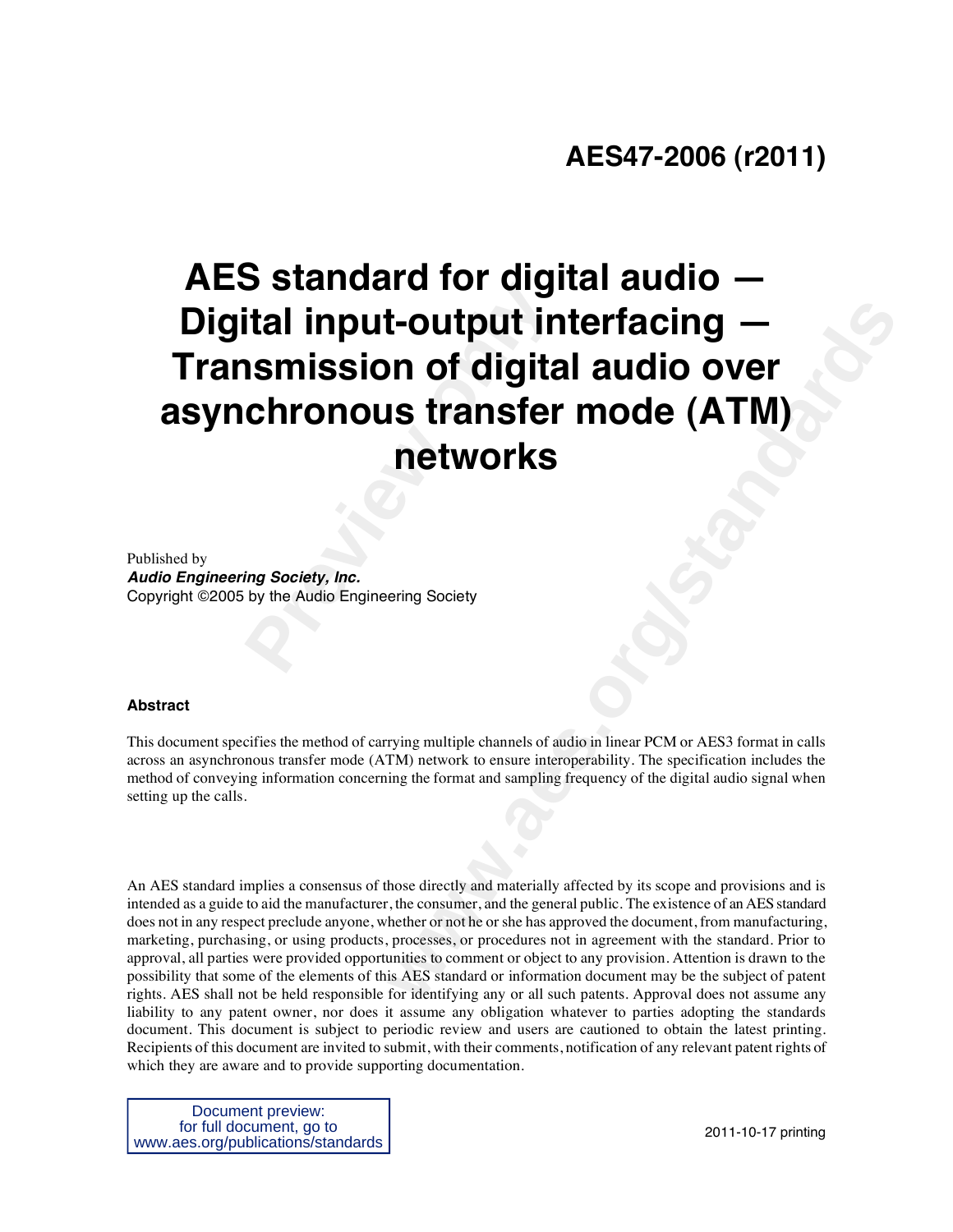# AES47-2006 (r2011)

#### **Contents**

| 4.1 Format of audio samples <b>Manual Manual Communities</b> and all the series and all the samples and all the series and series and series and series and series and series and series and series and series and series and serie |                     |
|-------------------------------------------------------------------------------------------------------------------------------------------------------------------------------------------------------------------------------------|---------------------|
|                                                                                                                                                                                                                                     |                     |
|                                                                                                                                                                                                                                     |                     |
|                                                                                                                                                                                                                                     |                     |
|                                                                                                                                                                                                                                     |                     |
|                                                                                                                                                                                                                                     |                     |
|                                                                                                                                                                                                                                     |                     |
|                                                                                                                                                                                                                                     |                     |
|                                                                                                                                                                                                                                     |                     |
|                                                                                                                                                                                                                                     |                     |
|                                                                                                                                                                                                                                     |                     |
|                                                                                                                                                                                                                                     |                     |
|                                                                                                                                                                                                                                     |                     |
|                                                                                                                                                                                                                                     |                     |
|                                                                                                                                                                                                                                     |                     |
|                                                                                                                                                                                                                                     |                     |
|                                                                                                                                                                                                                                     |                     |
|                                                                                                                                                                                                                                     |                     |
|                                                                                                                                                                                                                                     |                     |
|                                                                                                                                                                                                                                     |                     |
|                                                                                                                                                                                                                                     |                     |
|                                                                                                                                                                                                                                     |                     |
|                                                                                                                                                                                                                                     |                     |
| Document preview:<br>for full document, go to<br>www.aes.org/publications/standards                                                                                                                                                 | 2011-10-17 printing |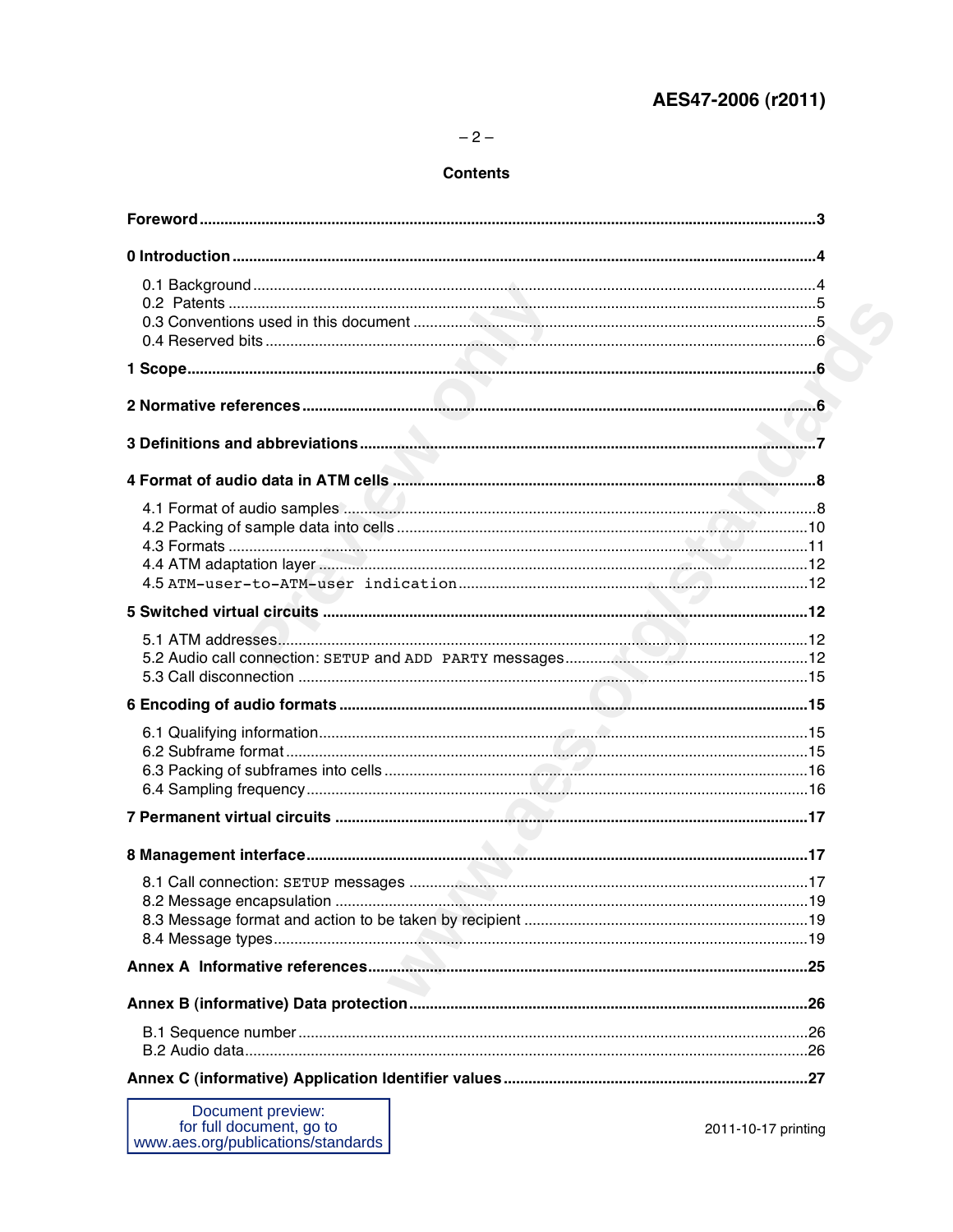#### **Foreword**

[This foreword is not a part of *AES standard for digital audio — Digital input-output interfacing — Transmission of digital audio over asynchronous transfer mode (ATM) networks,* AES47-2002.]

This document was developed under project AES-X92, Digital Audio in Asynchronous Transfer Mode (ATM). It is derived from draft X92-PWD-JG-010617, prepared by J. Grant for task group SC-02-02-E, incorporating the result of the task group meeting on 2001-06-12.

The membership of the task group was K. Brown, C. Chambers, J. Dunn, P. Eastty, C. Gaunt, J. Grant, U. Horbach, H. Lemcke, G. Mills, M. Schindele, J. M. Strawn, T. Thompson, and M. Yonge.

rate and the project AES-X92, Digital Audio is<br>
X92-PWD-JG-010617, prepared by J. Grant for task<br>
neeting on 2001-06-12.<br>
f the task group was K. Brown, C. Chambers, J. Dunn<br>
lls, M. Schindele, J. M. Strawn, T. Thompson, a et AES-X92, Digital Audio in Asynchronous Transfer Mode (ATM), It is<br>prepared by J. Grant for task group SC-02-02-E, incorporating the result<br>Brown, C. Chambers, J. Dunn, P. Eastly, C. Gaunt, J. Grant, U. Horbach,<br>Strawn, The task group has prepared a report for AESSC SC-02-02 of guidelines for *AES47-2002, AES standard for digital audio - Digital input-output interfacing — Transmission of digital audio over asynchronous transfer mode (ATM) networks* which has now been published as AES-R4-2002, *Guidelines for AES standard for digital audio — Digital input-output interfacing — Transmission of digital audio over asynchronous transfer mode (ATM) networks, AES47*.

Julian Dunn, chair Robert A. Finger, vice-chair SC-02-02

#### **Foreword to 2006 revision**

This revision of AES47 was prepared under project AES47-R by task group SC-02-02-E. It specifies use of the Organisationally Unique Identifier 00-0B-5E, recently acquired by AESSC, in 5.2.2.2 and 8.1.2.2. It also simplifies the minimum requirements to ensure interworking, in clause 4.3.

The membership of the task group at the time of writing the second edition was K. Brown, R. Caine, C. Chambers, P. Eastty, C. Gaunt, J. Grant, U. Horbach, H. Lemcke, M. Page, M. Schindele, J. M. Strawn, T. Thompson, J. Waas, and M. Yonge.

John Grant, chair Robert A. Finger, vice-chair SC-02-02

#### **Addendum 2010-02-19**

A new multi-part revision of AES3 was published in 2009. Its technical content is intended to be identical to the relevant parts of the 2003 edition as amended by Amendment 5 (2008) and Amendment 6 (2008). Where this document refers to clauses of earlier editions of AES3, equivalent references to AES3-2009 are also offered, *[identified by italic text in square brackets]*.

#### **Note on normative language**

NOTE In AES standards documents, sentences containing the verb "shall" are requirements for compliance with the document. Sentences containing the verb "should" are strong suggestions (recommendations). Sentences giving permission use the verb "may." Sentences expressing a possibility use the verb "can."

Document preview: for full document, go to www.aes.org/publications/standards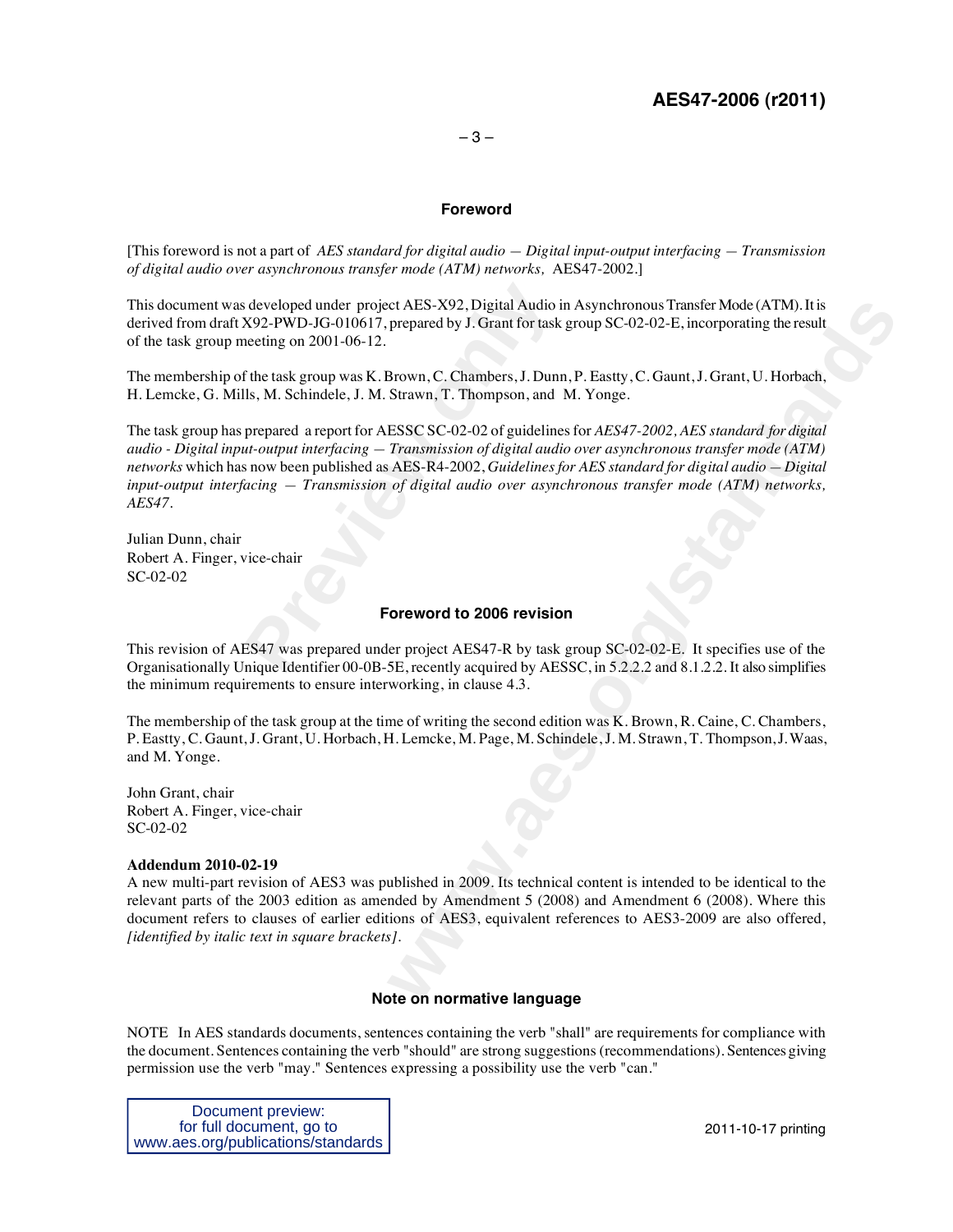# **Preview The Second Second Section Section Section Section Section Section Section Section Section Section Section Section Section Section Section Section Section Section Section Section Section Section Section Section Sec control in the standard Control Control Control Control Control Control Control Control Control Control Control Control Control Control Control Control Control Control Control Control Control Control Control Control Contr AES standard for digital audio — Digital input-output interfacing — Transmission of digital audio over asynchronous transfer mode (ATM) networks**

### **0 Introduction**

#### **0.1 Background**

This document describes means for the transmission of professional audio across digital networks, including metropolitan- and wide-area networks, to provide the best performance with regard to latency, jitter, and other relevant factors.

Current-generation wide-area communications are based on two very similar systems, synchronous optical network (SONET) and synchronous digital hierarchy (SDH), SONET being used in the United States and SDH in Europe. On top of them are run integrated services digital network (ISDN), asynchronous transfer mode (ATM), and Internet protocol (IP).

ISDN provides telephone call connections of a fixed capacity which carry one 8-bit value per 125  $\mu$ s; when a call is set up, its route through the system is chosen, and the switches that route the data are configured accordingly. Each link, between switches or between switch and end equipment, is formatted into frames that take 125  $\mu$ s to transmit, and each data byte is identified by its position in the frame.

ATM, also called broadband ISDN, provides a service similar to ISDN, but with the capacity of each call being specified by the caller. Links are formatted into cells, which consist of a header and 48 data bytes; the header is typically 5 bytes long, and most of it is taken up with the virtual channel identifier (VCI) that shows to which call the cell belongs. Call setup, routing, and switching are done in the same way as in ISDN, but with calls not being restricted to 1 byte every  $125 \mu s$ .

IP provides a very different service, not designed for continuous media such as audio and video. There is no call setup, and each packet contains enough information within itself to allow it to be routed to its destination. This means that the header is much larger than in the case of ATM, typically 74 bytes, and packets will also typically be much larger, if only because otherwise the overheads would be excessive. Each packet is liable to be routed separately, so two packets that are part of the same flow may well take different routes. This can mean that the one that was sent first does not arrive first.

For many professional audio applications, a round-trip time from the microphone through the mixing desk and back to the headphones of no more than 3 ms is required. Allowing 0,5 ms each for conversion from analog to digital and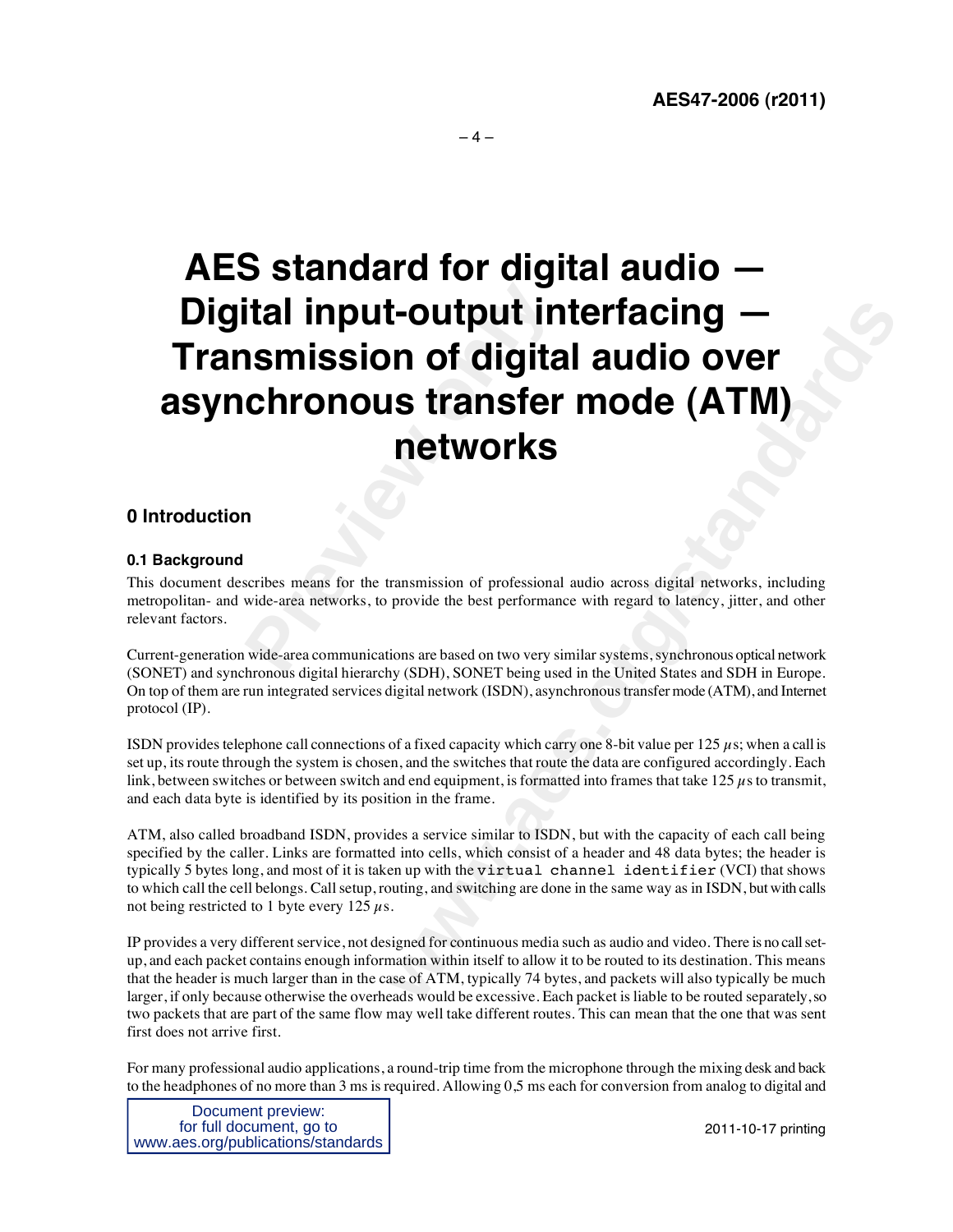# **AES47-2006 (r2011)**

back again, it follows that the network connections to and from the mixing desk must have a latency of less than 1 ms each. For distances of more than about 200 km, the transmission delay alone will exceed 1 ms, but within a metropolitan area the transmission delay should be no more than 0,25 ms (equivalent to about 50 km), leaving 0.75 ms for packetization, queuing within switches, and resynchronization within the receiving equipment.

Packetization delays are proportional to the size of the transmission unit (frame, cell, or packet), and resynchronization delays depend on how evenly spaced the transmission units are when they arrive at their destination. Both classes of delay are thus small for ISDN and large for IP. Using the format specified in this document to carry dual-channel AES3 audio with a 48 kHz sampling frequency over ATM results in an inter-cell time of 125  $\mu$ s, at which ATM will have similar delays to ISDN. A higher sampling frequency or a larger number of channels would reduce the inter-cell time and hence also the delays.

The queuing time within each ISDN switch is likely to be around one frame time, or  $125 \mu s$ . The ATM documents limit the queuing time in an ATM switch to approximately the inter-cell time for the call, which, as with the other delays, translates into performance similar to that of ISDN for dual-channel 48 kHz AES3 audio and better for higher sampling frequencies or larger numbers of channels.

density subset of now vertily spects the dramational classes of delay are thus small for ISDN and large dual-channel AES3 audio with a 48 kHz sampling fishion ATM will have similar delays to ISDN. A high luce the inter-cel **watter of the Standards** required to the constraint specified in the standard in the standard in the standard in the standard change to the constrained in the standard dard band band chence also the delays.<br>
and hence als The queuing time within an IP router for normal, best effort, Internet traffic is unbounded, and if the router is congested, packets may simply be thrown away. Resource reservation protocol (RSVP) (see annex A) allows capacity to be reserved for a particular traffic flow, but it does not guarantee that the packets will actually be routed over the links on which the capacity has been reserved; if the flow is re-routed, it will only get a best effort service until a reservation has been made on the new route, and it may not even be possible to make a reservation on the new route at all.

ATM has therefore been chosen as providing a more convenient service than ISDN and significantly better performance than IP, even when RSVP is used.

This document does not specify a physical interface to the network because one of the features of ATM is its ability to make a seamless connection between interfaces operating at a wide variety of data rates and with different ways of encoding the ATM cells. Commonly used interfaces provide 25,6 Mbit/s over category 3 structured wiring and 155,52 Mbit/s over category-5 structured wiring or fibre-optic cable.

The physical layer section description and unique ATM abbreviations can be found in ATM forum approved specifications. See annex A.

#### **0.2 Patents**

Attention is drawn to the possibility that some of the elements of this AES document may be the subject of patent rights not identified herein. The AES shall not be held responsible for identifying any or all such patent rights.

#### **0.3 Conventions used in this document**

#### **0.3.1 Decimal points**

According to International Electrotechnical Commission (IEC) directives, the comma is used in all text to indicate the decimal point. However, in specified coding, including the examples shown, the full stop is used, as in IEC programming language standards.

#### **0.3.2 Data representation**

In this document, all coding and data representations are printed in an equally spaced font.